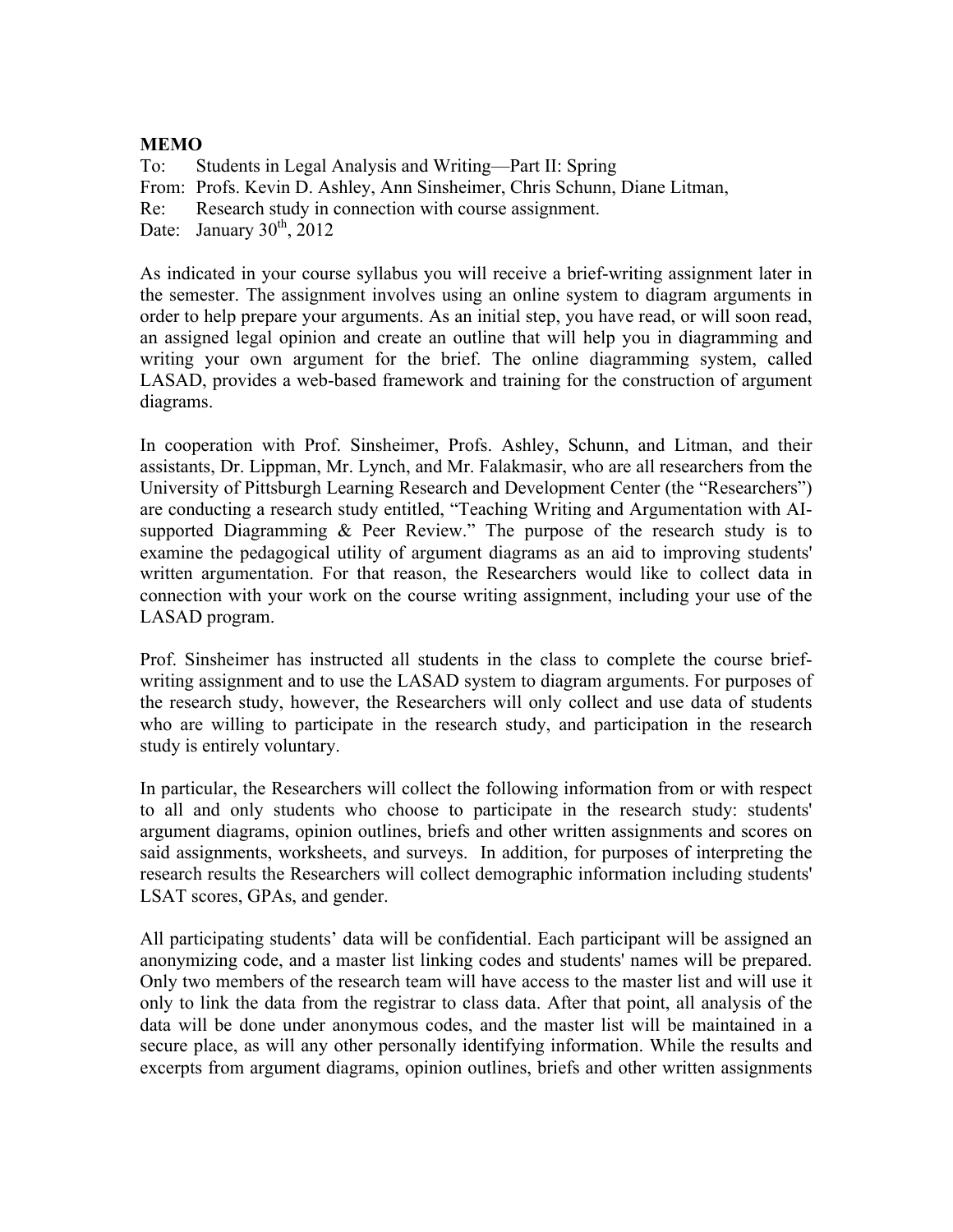and scores on said assignments, worksheets, and surveys may be reported in academic papers and presentations, no personally identifying information will be disclosed.

There are no foreseeable risks involved with your participation in the research study and no direct benefits to you. There will be no payment for participation. Your participation, however, will lead to enrichment of knowledge in the field of intelligent tutoring systems and may help to improve future educational methods for teaching legal reading, writing, and argumentation skills.

This research study is classified by the university as "exempt" under 45 CFR Part 46 as an evaluation of an educational strategy. Thus, it is not necessary to obtain a signed consent form to participate in the study. Students may indicate their willingness to participate in the research study by completing the attached form releasing their demographic information and course data. Students may withdraw from the research study at any time by emailing Prof. Kevin D. Ashley at  $\text{Ashley}(\mathcal{Q}\text{pitt.edu.}$  Students planning to complete the course writing assignment but who are not willing to participate in the research study should not complete the attached form.

## *This study is being conducted by Prof. Kevin D. Ashley. He can be reached at*  ashley@pitt.edu *or via telephone at (412) 624-7496 if a participant has any questions.*

To sign up for the study, please complete the form titled "Waiver to Release Educational Records and Permission to Obtain Specified Data" and deliver it to Patricia Blake in Room 514B. Prof. Ashley will contact you with instructions.